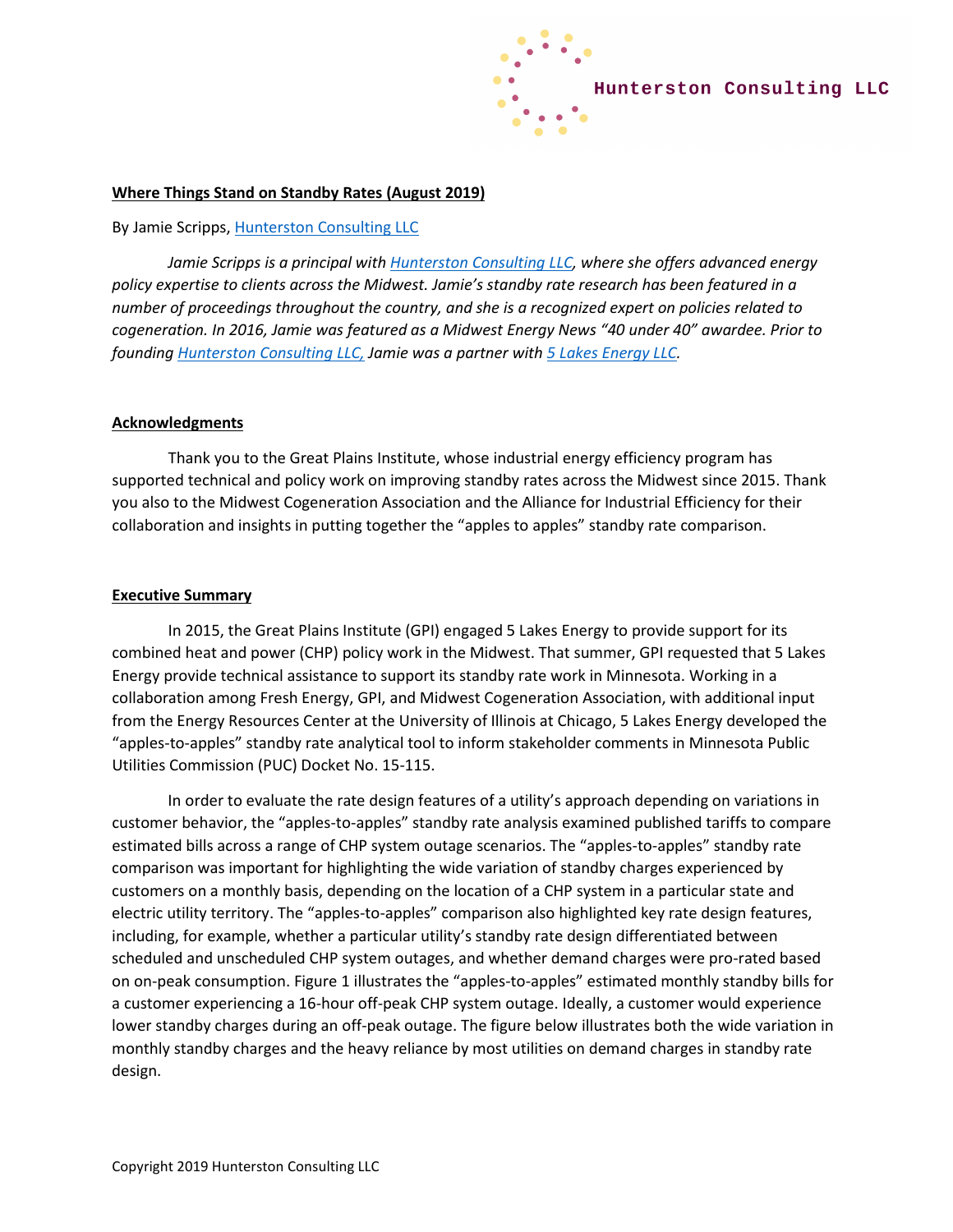

**Figure 1. "Apples-to-Apples" Monthly Standby Bill for 16-hour Off-Peak CHP System Outage**

Since 2015, the "apples-to-apples" standby rate tool has been used in a variety of rate proceedings and workshops across a number of states. As a result of these efforts, regulators and utilities have made changes to more closely tie standby rates to cost of service, increase rate design transparency, and reduce standby rate costs to customers:

- DTE Rate Case, U-18255 (Michigan): Order directing that standby service reservation fee be based on forced outage rate of best-performing generators.
- DTE Rate Case U-18255 (Michigan): Order directing that standby customers' on-peak daily demand charge rate be set at 1/10th of the full requirements demand charge rate.
- DTE Rate Case U-20162 (Michigan): Order re-affirming reservation fee and demand charge directives from U-18255.
- Duquesne Light Company R-2018-3000124 (Pennsylvania): Order affirming pro-rated distribution charges for standby customers.
- Consumers Energy Case U-20134 (Michigan): Settlement agreement in which utility will provide a study analyzing the distribution system costs associated with serving standby service customers.
- Dayton Power & Light (Ohio): Utility eliminated its generation demand charge, significantly reducing monthly standby charges.
- Transparency increased in Michigan and Minnesota.

Additionally, earlier this year, the National Association of Regulatory Utility Commissioners (NARUC) adopted a resolution:

Supporting "further exploration" of issues related to standby rates;